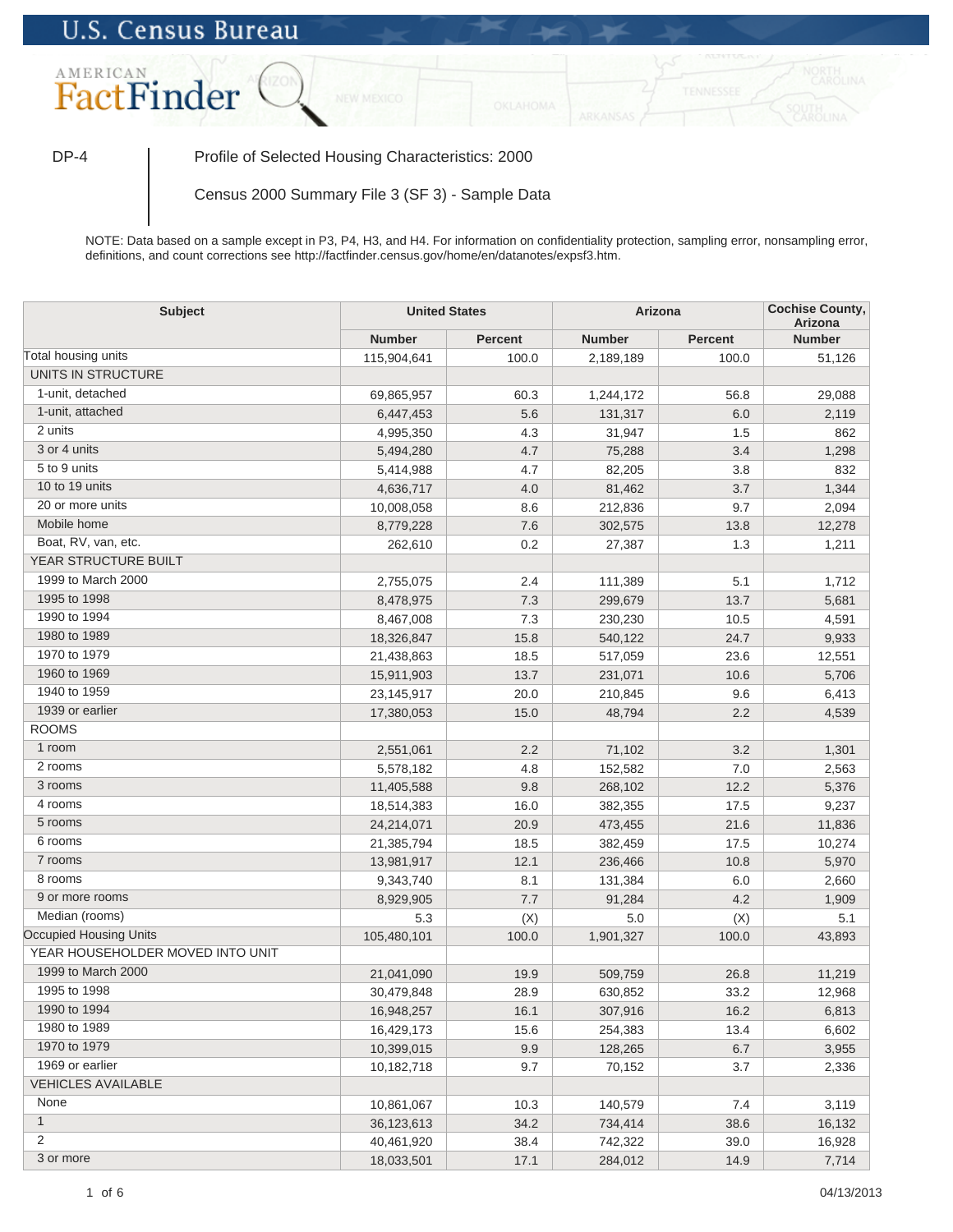| <b>Subject</b>                                                              | <b>United States</b> |         | Arizona       |         | <b>Cochise County,</b><br>Arizona |  |
|-----------------------------------------------------------------------------|----------------------|---------|---------------|---------|-----------------------------------|--|
|                                                                             | <b>Number</b>        | Percent | <b>Number</b> | Percent | <b>Number</b>                     |  |
| <b>HOUSE HEATING FUEL</b>                                                   |                      |         |               |         |                                   |  |
| Utility gas                                                                 | 54,027,880           | 51.2    | 712,868       | 37.5    | 26,880                            |  |
| Bottled, tank, or LP gas                                                    | 6,880,185            | 6.5     | 98,536        | 5.2     | 7,063                             |  |
| Electricity                                                                 | 32,010,401           | 30.3    | 1,033,095     | 54.3    | 8,438                             |  |
| Fuel oil, kerosene, etc.                                                    | 9,457,850            | 9.0     | 1,813         | 0.1     | 55                                |  |
| Coal or coke                                                                | 142,876              | 0.1     | 993           | 0.1     | $\mathbf 0$                       |  |
| Wood                                                                        | 1,769,781            | 1.7     | 39,842        | 2.1     | 1,147                             |  |
| Solar energy                                                                | 47,069               | 0.0     | 1,226         | 0.1     | 112                               |  |
| Other fuel                                                                  | 412,553              | 0.4     | 2,642         | 0.1     | 133                               |  |
| No fuel used                                                                | 731,506              | 0.7     | 10,312        | 0.5     | 65                                |  |
| <b>SELECTED CHARACTERISTICS</b>                                             |                      |         |               |         |                                   |  |
| Lacking complete plumbing facilities                                        | 670,986              | 0.6     | 21,088        | 1.1     | 476                               |  |
| Lacking complete kitchen facilities                                         | 715,535              | 0.7     | 20,999        | 1.1     | 387                               |  |
| No telephone service                                                        | 2,570,705            | 2.4     | 70,321        | 3.7     | 2,007                             |  |
| OCCUPANTS PER ROOM                                                          |                      |         |               |         |                                   |  |
| Occupied housing units                                                      | 105,480,101          | 100.0   | 1,901,327     | 100.0   | 43,893                            |  |
| 1.00 or less                                                                | 99,422,211           | 94.3    | 1,737,864     | 91.4    | 41,512                            |  |
| 1.01 to 1.50                                                                | 3,184,768            | 3.0     | 83,126        | 4.4     | 1,450                             |  |
| 1.51 or more                                                                | 2,873,122            | 2.7     | 80,337        | 4.2     | 931                               |  |
| Specified owner-occupied units                                              | 55,212,108           | 100.0   | 1,032,103     | 100.0   | 19,237                            |  |
| VALUE                                                                       |                      |         |               |         |                                   |  |
| Less than \$50,000                                                          | 5,457,817            | 9.9     | 50,181        | 4.9     | 2,810                             |  |
| \$50,000 to \$99,999                                                        | 16,778,971           | 30.4    | 317,145       | 30.7    | 9,049                             |  |
| \$100,000 to \$149,999                                                      | 13,110,384           | 23.7    | 316,724       | 30.7    | 4,585                             |  |
| \$150,000 to \$199,999                                                      | 8,075,904            | 14.6    | 156,722       | 15.2    | 1,637                             |  |
| \$200,000 to \$299,999                                                      | 6,583,049            | 11.9    | 115,491       | 11.2    | 935                               |  |
| \$300,000 to \$499,999                                                      | 3,584,108            | 6.5     | 53,773        | 5.2     | 146                               |  |
| \$500,000 to \$999,999                                                      |                      | 2.4     |               | 1.7     | 28                                |  |
| \$1,000,000 or more                                                         | 1,308,116            | 0.6     | 17,196        | 0.5     | 47                                |  |
| Median (dollars)                                                            | 313,759              |         | 4,871         |         |                                   |  |
| MORTGAGE STATUS AND SELECTED MONTHLY                                        | 119,600              | (X)     | 121,300       | (X)     | 88,200                            |  |
| OWNER COSTS                                                                 |                      |         |               |         |                                   |  |
| With a mortgage                                                             | 38,663,887           | 70.0    | 773,328       | 74.9    | 12,904                            |  |
| Less than \$300                                                             | 255,243              | 0.5     | 4,286         | 0.4     | 136                               |  |
| \$300 to \$499                                                              | 2,149,992            | 3.9     | 33,410        | 3.2     | 1,356                             |  |
| \$500 to \$699                                                              | 4,943,283            | 9.0     | 93,950        | 9.1     | 2,741                             |  |
| \$700 to \$999                                                              | 9,612,512            | 17.4    | 229,940       | 22.3    | 4,390                             |  |
| \$1,000 to \$1,499                                                          | 11,679,988           | 21.2    | 262,470       | 25.4    | 3,428                             |  |
| \$1,500 to \$1,999                                                          | 5,555,203            | 10.1    | 91,445        | 8.9     | 623                               |  |
| \$2,000 or more                                                             | 4,467,666            | 8.1     | 57,827        | 5.6     | 230                               |  |
| Median (dollars)                                                            | 1,088                | (X)     | 1,039         | (X)     | 846                               |  |
| Not mortgaged                                                               | 16,548,221           | 30.0    | 258,775       | 25.1    | 6,333                             |  |
| Median (dollars)                                                            | 295                  | (X)     | 268           | (X)     | 230                               |  |
| SELECTED MONTHLY OWNER COSTS AS A<br>PERCENTAGE OF HOUSEHOLD INCOME IN 1999 |                      |         |               |         |                                   |  |
| Less than 15 percent                                                        | 20,165,963           | 36.5    | 359,216       | 34.8    | 7,742                             |  |
| 15 to 19 percent                                                            | 9,661,469            | 17.5    | 180,180       | 17.5    | 3,236                             |  |
| 20 to 24 percent                                                            | 7,688,019            | 13.9    | 147,807       | 14.3    | 2,444                             |  |
| 25 to 29 percent                                                            | 5,210,523            | 9.4     | 102,233       | 9.9     | 1,692                             |  |
| 30 to 34 percent                                                            | 3,325,083            | 6.0     | 65,802        | 6.4     | 1,140                             |  |
| 35 percent or more                                                          | 8,719,648            | 15.8    | 167,553       | 16.2    | 2,760                             |  |
| Not computed                                                                | 441,403              | 0.8     | 9,312         | 0.9     | 223                               |  |
| Specified renter-occupied units                                             | 35,199,502           | 100.0   | 605,183       | 100.0   | 14,044                            |  |
| <b>GROSS RENT</b>                                                           |                      |         |               |         |                                   |  |
| Less than \$200                                                             | 1,844,181            | 5.2     | 19,571        | 3.2     | 802                               |  |
| \$200 to \$299                                                              | 1,818,764            | 5.2     | 21,664        | 3.6     | 1,125                             |  |
| \$300 to \$499                                                              | 7,739,515            | 22.0    | 124,413       | 20.6    | 4,634                             |  |
| \$500 to \$749                                                              | 11,860,298           | 33.7    | 234,646       | 38.8    | 3,453                             |  |
| \$750 to \$999                                                              | 6,045,173            | 17.2    | 111,043       | 18.3    | 1,252                             |  |
| \$1,000 to \$1,499                                                          | 3,054,099            | 8.7     | 48,722        | 8.1     | 273                               |  |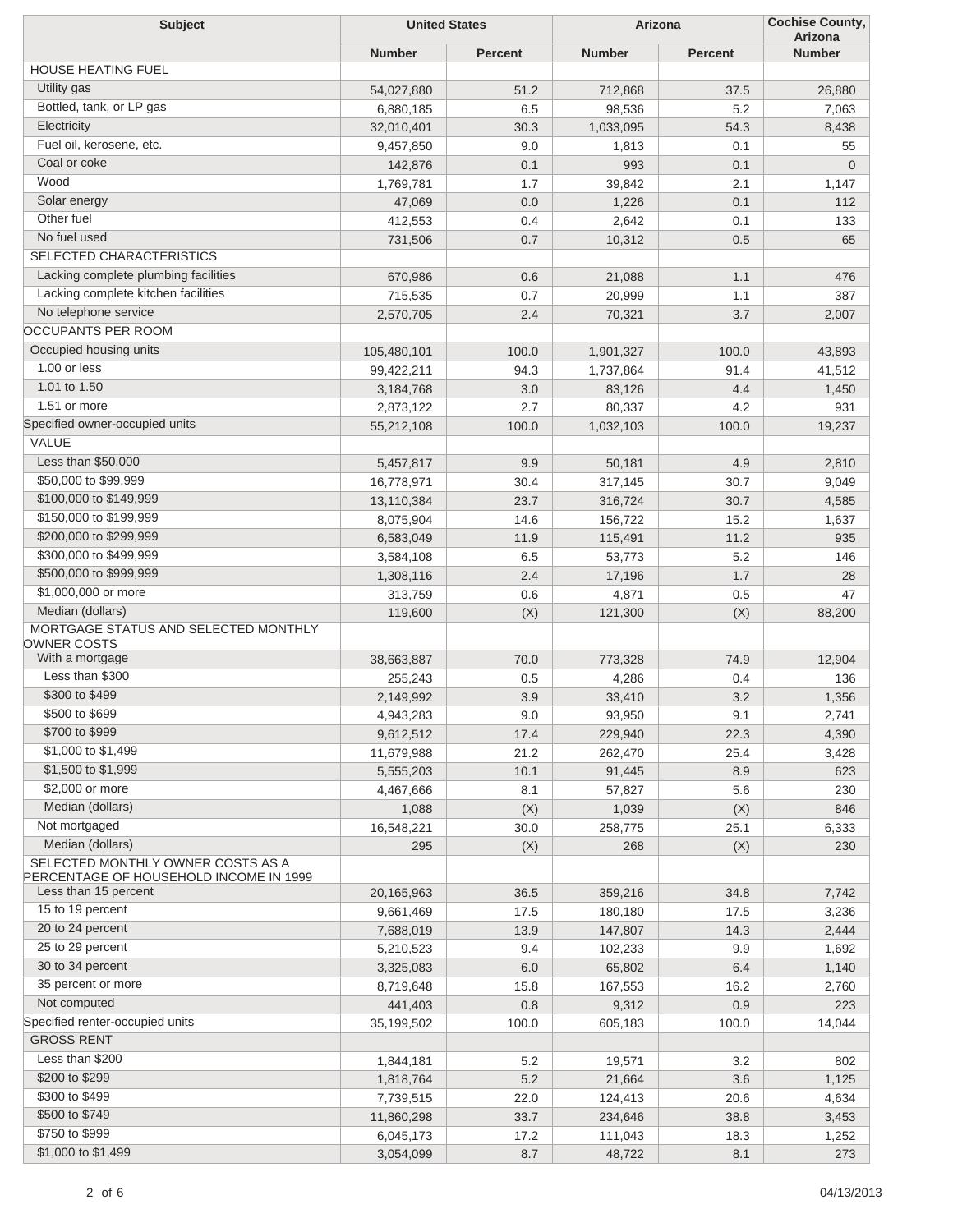| <b>Subject</b>                                                   | <b>United States</b> |                | Arizona       |                | <b>Cochise County,</b><br>Arizona |
|------------------------------------------------------------------|----------------------|----------------|---------------|----------------|-----------------------------------|
|                                                                  | <b>Number</b>        | <b>Percent</b> | <b>Number</b> | <b>Percent</b> | <b>Number</b>                     |
| \$1,500 or more                                                  | 1,024,296            | 2.9            | 12,207        | 2.0            | 23                                |
| No cash rent                                                     | 1,813,176            | 5.2            | 32,917        | 5.4            | 2,482                             |
| Median (dollars)                                                 | 602                  | (X)            | 619           | (X)            | 470                               |
| GROSS RENT AS A PERCENTAGE OF HOUSEHOLD<br><b>INCOME IN 1999</b> |                      |                |               |                |                                   |
| Less than 15 percent                                             | 6,370,263            | 18.1           | 95,354        | 15.8           | 2,367                             |
| 15 to 19 percent                                                 | 5,037,981            | 14.3           | 83,421        | 13.8           | 1,962                             |
| 20 to 24 percent                                                 | 4,498,604            | 12.8           | 79,363        | 13.1           | 1,512                             |
| 25 to 29 percent                                                 | 3,666,233            | 10.4           | 66,612        | 11.0           | 1,283                             |
| 30 to 34 percent                                                 | 2,585,327            | 7.3            | 47,066        | 7.8            | 986                               |
| 35 percent or more                                               | 10,383,959           | 29.5           | 186,727       | 30.9           | 3,215                             |
| Not computed                                                     | 2,657,135            | 7.5            | 46,640        | 7.7            | 2,719                             |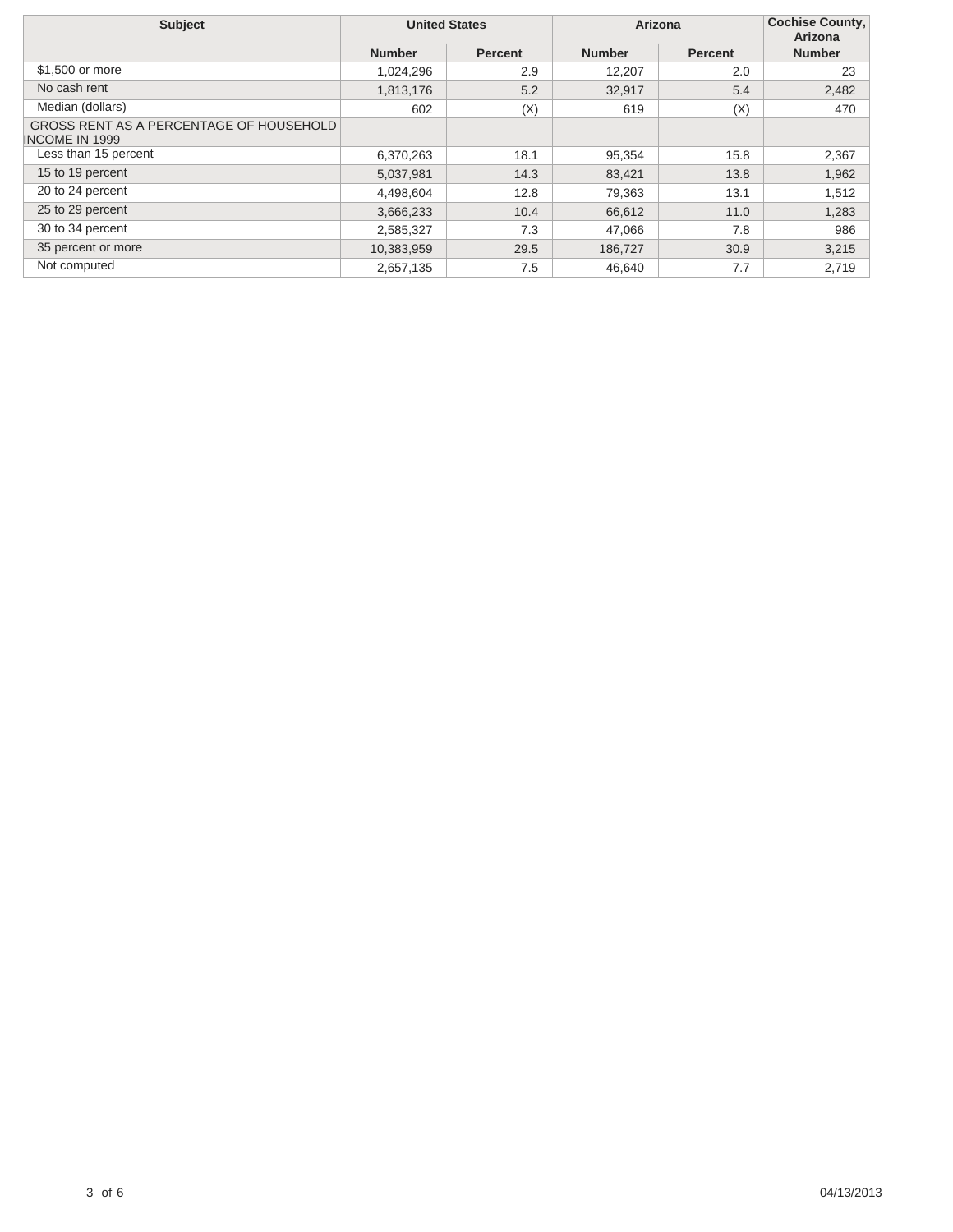| <b>Subject</b>                       | <b>Cochise County,</b><br>Arizona | Pima County, Arizona |                | Santa Cruz County, Arizona |                |
|--------------------------------------|-----------------------------------|----------------------|----------------|----------------------------|----------------|
|                                      | <b>Percent</b>                    | <b>Number</b>        | <b>Percent</b> | <b>Number</b>              | <b>Percent</b> |
| Total housing units                  | 100.0                             | 366,737              | 100.0          | 13,036                     | 100.0          |
| UNITS IN STRUCTURE                   |                                   |                      |                |                            |                |
| 1-unit, detached                     | 56.9                              | 194,198              | 53.0           | 8,519                      | 65.3           |
| 1-unit, attached                     | 4.1                               | 31,515               | 8.6            | 769                        | 5.9            |
| 2 units                              | 1.7                               | 7,855                | 2.1            | 573                        | 4.4            |
| 3 or 4 units                         | 2.5                               | 11,552               | 3.1            | 882                        | 6.8            |
| 5 to 9 units                         | 1.6                               | 12,870               | 3.5            | 315                        | $2.4\,$        |
| 10 to 19 units                       | 2.6                               | 16,140               | 4.4            | 148                        | 1.1            |
| 20 or more units                     | 4.1                               | 43,779               | 11.9           | 221                        | 1.7            |
| Mobile home                          | 24.0                              | 47,112               | 12.8           | 1,539                      | 11.8           |
| Boat, RV, van, etc.                  | 2.4                               | 1,716                | 0.5            | 70                         | 0.5            |
| YEAR STRUCTURE BUILT                 |                                   |                      |                |                            |                |
| 1999 to March 2000                   | 3.3                               | 13,621               | 3.7            | 725                        | 5.6            |
| 1995 to 1998                         | 11.1                              | 39,314               | 10.7           | 1,694                      | 13.0           |
| 1990 to 1994                         | 9.0                               | 32,126               | 8.8            | 1,350                      | 10.4           |
| 1980 to 1989                         | 19.4                              | 82,070               | 22.4           | 2,477                      | 19.0           |
| 1970 to 1979                         | 24.5                              | 93,996               | 25.6           | 3,030                      | 23.2           |
| 1960 to 1969                         | 11.2                              | 42,803               | 11.7           | 1,510                      | 11.6           |
| 1940 to 1959                         | 12.5                              | 51,713               | 14.1           | 1,211                      | 9.3            |
| 1939 or earlier                      | 8.9                               | 11,094               | 3.0            | 1,039                      | 8.0            |
| <b>ROOMS</b>                         |                                   |                      |                |                            |                |
| 1 room                               | 2.5                               | 12,327               | 3.4            | 275                        | 2.1            |
| 2 rooms                              | $5.0\,$                           | 26,856               | 7.3            | 952                        | 7.3            |
| 3 rooms                              | 10.5                              | 48,992               | 13.4           | 1,509                      | 11.6           |
| 4 rooms                              | 18.1                              | 65,715               | 17.9           | 2,475                      | 19.0           |
| 5 rooms                              | 23.2                              | 78,756               | 21.5           | 3,365                      | 25.8           |
| 6 rooms                              | 20.1                              | 62,894               | 17.1           | 2,210                      | 17.0           |
| 7 rooms                              | 11.7                              | 37,808               | 10.3           | 1,246                      | 9.6            |
| 8 rooms                              | 5.2                               | 20,991               | 5.7            | 543                        | 4.2            |
| 9 or more rooms                      | 3.7                               | 12,398               | 3.4            | 461                        | 3.5            |
| Median (rooms)                       | (X)                               | 4.9                  | (X)            | 4.9                        | (X)            |
| <b>Occupied Housing Units</b>        | 100.0                             | 332,350              | 100.0          | 11,809                     | 100.0          |
| YEAR HOUSEHOLDER MOVED INTO UNIT     |                                   |                      |                |                            |                |
| 1999 to March 2000                   | 25.6                              | 88,931               | 26.8           | 2,610                      | 22.1           |
| 1995 to 1998                         | 29.5                              | 102,709              | 30.9           | 3,326                      | 28.2           |
| 1990 to 1994                         | 15.5                              | 53,635               | 16.1           | 1,960                      | 16.6           |
| 1980 to 1989                         | 15.0                              | 45,262               | 13.6           | 2,039                      | 17.3           |
| 1970 to 1979                         | 9.0                               | 26,023               | 7.8            | 1,156                      | 9.8            |
| 1969 or earlier                      | 5.3                               | 15,790               | 4.8            | 718                        | 6.1            |
| <b>VEHICLES AVAILABLE</b>            |                                   |                      |                |                            |                |
| None                                 | 7.1                               | 29,938               | 9.0            | 988                        | 8.4            |
| $\mathbf{1}$                         | 36.8                              | 133,285              | 40.1           | 3,819                      | 32.3           |
| 2                                    | 38.6                              | 121,997              | 36.7           | 4,749                      | 40.2           |
| 3 or more                            | 17.6                              | 47,130               | 14.2           | 2,253                      | 19.1           |
| HOUSE HEATING FUEL                   |                                   |                      |                |                            |                |
| Utility gas                          | 61.2                              | 197,532              | 59.4           | 5,692                      | 48.2           |
| Bottled, tank, or LP gas             | 16.1                              | 12,777               | 3.8            | 2,570                      | 21.8           |
| Electricity                          | 19.2                              | 117,828              | 35.5           | 3,183                      | 27.0           |
| Fuel oil, kerosene, etc.             | 0.1                               | 243                  | 0.1            | 5                          | 0.0            |
| Coal or coke                         | $0.0\,$                           | $\boldsymbol{0}$     | 0.0            | $\mathbf 0$                | 0.0            |
| Wood                                 | 2.6                               | 2,202                | 0.7            | 224                        | 1.9            |
| Solar energy                         | 0.3                               | 161                  | 0.0            | 54                         | 0.5            |
| Other fuel                           | 0.3                               | 273                  | 0.1            | 19                         | 0.2            |
| No fuel used                         | 0.1                               | 1,334                | 0.4            | 62                         | 0.5            |
| SELECTED CHARACTERISTICS             |                                   |                      |                |                            |                |
| Lacking complete plumbing facilities | 1.1                               |                      | 0.6            | 119                        |                |
| Lacking complete kitchen facilities  | 0.9                               | 1,891<br>2,487       | 0.7            | 146                        | 1.0<br>1.2     |
| No telephone service                 | 4.6                               | 8,904                | 2.7            | 740                        | 6.3            |
| OCCUPANTS PER ROOM                   |                                   |                      |                |                            |                |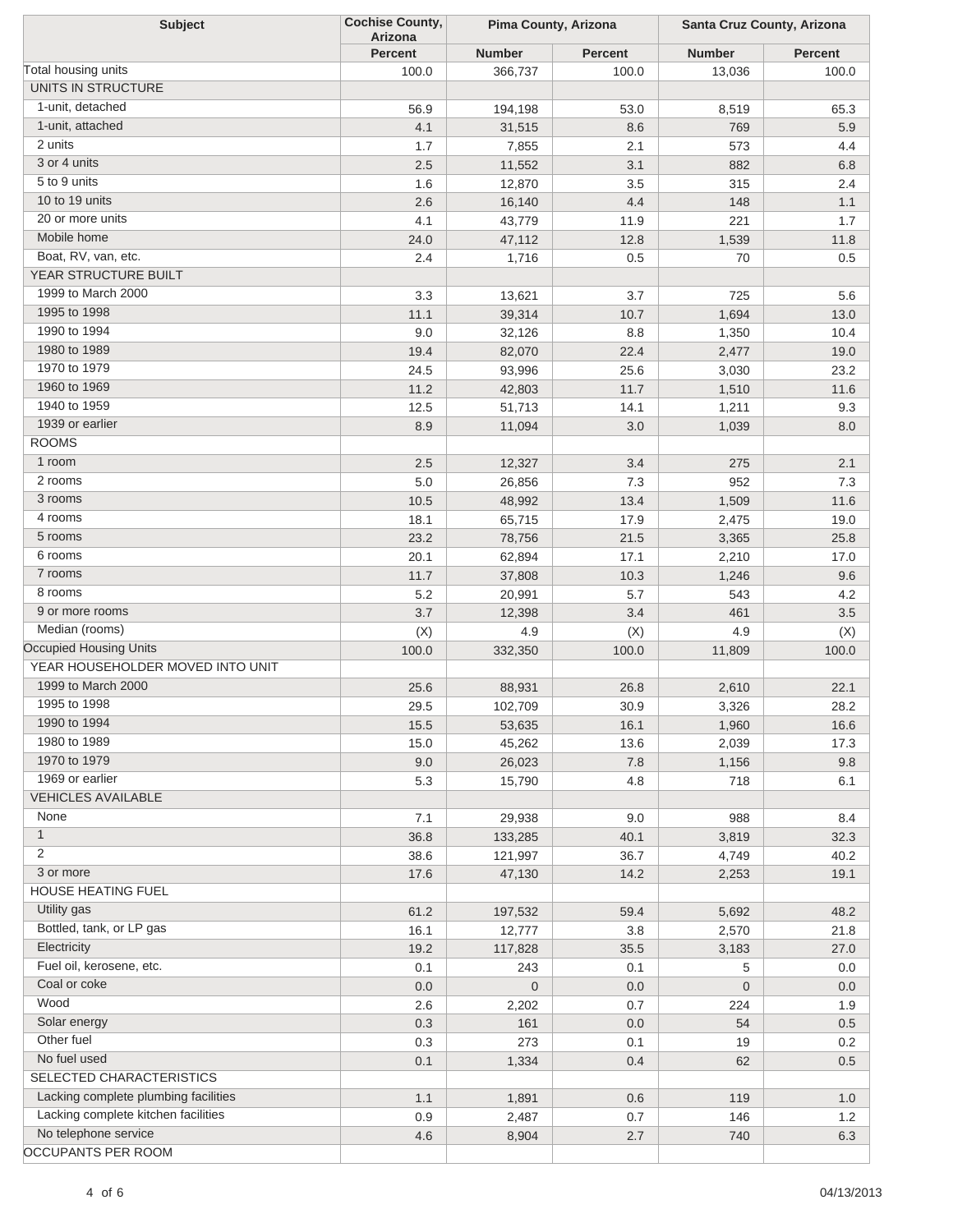| <b>Subject</b>                                                              | <b>Cochise County,</b><br><b>Arizona</b> |               | Pima County, Arizona |               | Santa Cruz County, Arizona |  |
|-----------------------------------------------------------------------------|------------------------------------------|---------------|----------------------|---------------|----------------------------|--|
|                                                                             | <b>Percent</b>                           | <b>Number</b> | <b>Percent</b>       | <b>Number</b> | <b>Percent</b>             |  |
| Occupied housing units                                                      | 100.0                                    | 332,350       | 100.0                | 11,809        | 100.0                      |  |
| 1.00 or less                                                                | 94.6                                     | 308,970       | 93.0                 | 9,988         | 84.6                       |  |
| 1.01 to 1.50                                                                | 3.3                                      | 12,641        | 3.8                  | 1,071         | 9.1                        |  |
| 1.51 or more                                                                | 2.1                                      | 10,739        | 3.2                  | 750           | 6.4                        |  |
| Specified owner-occupied units                                              | 100.0                                    | 169,297       | 100.0                | 6,420         | 100.0                      |  |
| VALUE                                                                       |                                          |               |                      |               |                            |  |
| Less than \$50,000                                                          |                                          |               |                      | 410           |                            |  |
| \$50,000 to \$99,999                                                        | 14.6                                     | 7,257         | 4.3                  |               | 6.4                        |  |
| \$100,000 to \$149,999                                                      | 47.0                                     | 60,211        | 35.6                 | 3,208         | 50.0                       |  |
| \$150,000 to \$199,999                                                      | 23.8                                     | 50,073        | 29.6                 | 1,490         | 23.2                       |  |
| \$200,000 to \$299,999                                                      | 8.5                                      | 23,583        | 13.9                 | 555           | 8.6                        |  |
| \$300,000 to \$499,999                                                      | 4.9                                      | 17,550        | 10.4                 | 451           | 7.0                        |  |
|                                                                             | 0.8                                      | 8,026         | 4.7                  | 266           | 4.1                        |  |
| \$500,000 to \$999,999                                                      | 0.1                                      | 2,169         | 1.3                  | 26            | 0.4                        |  |
| \$1,000,000 or more                                                         | 0.2                                      | 428           | 0.3                  | 14            | 0.2                        |  |
| Median (dollars)                                                            | (X)                                      | 114,600       | (X)                  | 94,700        | (X)                        |  |
| MORTGAGE STATUS AND SELECTED MONTHLY<br>OWNER COSTS<br>With a mortgage      |                                          |               |                      |               |                            |  |
|                                                                             | 67.1                                     | 123,469       | 72.9                 | 4,419         | 68.8                       |  |
| Less than \$300                                                             | 0.7                                      | 999           | 0.6                  | 22            | 0.3                        |  |
| \$300 to \$499                                                              | 7.0                                      | 7,029         | 4.2                  | 538           | 8.4                        |  |
| \$500 to \$699                                                              | 14.2                                     | 18,172        | 10.7                 | 813           | 12.7                       |  |
| \$700 to \$999                                                              | 22.8                                     | 39,534        | 23.4                 | 1,652         | 25.7                       |  |
| \$1,000 to \$1,499                                                          | 17.8                                     | 37,961        | 22.4                 | 937           | 14.6                       |  |
| \$1,500 to \$1,999                                                          | 3.2                                      | 12,530        | 7.4                  | 302           | 4.7                        |  |
| \$2,000 or more                                                             | 1.2                                      | 7,244         | 4.3                  | 155           | 2.4                        |  |
| Median (dollars)                                                            | (X)                                      | 968           | (X)                  | 833           | (X)                        |  |
| Not mortgaged                                                               | 32.9                                     | 45,828        | 27.1                 | 2,001         | 31.2                       |  |
| Median (dollars)                                                            | (X)                                      | 276           | (X)                  | 249           | (X)                        |  |
| SELECTED MONTHLY OWNER COSTS AS A<br>PERCENTAGE OF HOUSEHOLD INCOME IN 1999 |                                          |               |                      |               |                            |  |
| Less than 15 percent                                                        | 40.2                                     | 60,694        | 35.9                 | 1,982         | 30.9                       |  |
| 15 to 19 percent                                                            | 16.8                                     | 29,003        | 17.1                 | 909           | 14.2                       |  |
| 20 to 24 percent                                                            | 12.7                                     | 23,823        | 14.1                 | 790           | 12.3                       |  |
| 25 to 29 percent                                                            | 8.8                                      | 16,353        | 9.7                  | 741           | 11.5                       |  |
| 30 to 34 percent                                                            | 5.9                                      | 10,753        | 6.4                  | 538           | 8.4                        |  |
| 35 percent or more                                                          | 14.3                                     | 27,232        | 16.1                 | 1,363         | 21.2                       |  |
| Not computed                                                                | 1.2                                      | 1,439         | 0.8                  | 97            | 1.5                        |  |
| Specified renter-occupied units                                             | 100.0                                    | 118,434       | 100.0                | 3,628         | 100.0                      |  |
| <b>GROSS RENT</b>                                                           |                                          |               |                      |               |                            |  |
| Less than \$200                                                             | 5.7                                      | 3,803         | 3.2                  | 188           | 5.2                        |  |
| \$200 to \$299                                                              | 8.0                                      | 4,296         | 3.6                  | 391           | 10.8                       |  |
| \$300 to \$499                                                              | 33.0                                     | 37,762        | 31.9                 | 1,263         | 34.8                       |  |
| \$500 to \$749                                                              | 24.6                                     | 43,569        | 36.8                 | 1,094         | 30.2                       |  |
| \$750 to \$999                                                              | 8.9                                      | 14,768        | 12.5                 | 296           | 8.2                        |  |
| \$1,000 to \$1,499                                                          | 1.9                                      | 6,016         | 5.1                  | 59            | 1.6                        |  |
| \$1,500 or more                                                             | 0.2                                      | 2,500         | 2.1                  | 0             | 0.0                        |  |
| No cash rent                                                                | 17.7                                     | 5,720         | 4.8                  | 337           | 9.3                        |  |
| Median (dollars)                                                            | (X)                                      | 544           | (X)                  | 475           | (X)                        |  |
| GROSS RENT AS A PERCENTAGE OF HOUSEHOLD<br><b>INCOME IN 1999</b>            |                                          |               |                      |               |                            |  |
| Less than 15 percent                                                        | 16.9                                     | 17,033        | 14.4                 | 595           | 16.4                       |  |
| 15 to 19 percent                                                            | 14.0                                     | 15,084        | 12.7                 | 439           | 12.1                       |  |
| 20 to 24 percent                                                            | 10.8                                     | 15,726        | 13.3                 | 350           | 9.6                        |  |
| 25 to 29 percent                                                            | 9.1                                      | 12,914        | 10.9                 | 398           | 11.0                       |  |
| 30 to 34 percent                                                            | $7.0$                                    | 8,832         | 7.5                  | 277           | 7.6                        |  |
| 35 percent or more                                                          | 22.9                                     | 40,150        | 33.9                 | 1,116         | 30.8                       |  |
| Not computed                                                                | 19.4                                     | 8,695         | 7.3                  | 453           | 12.5                       |  |